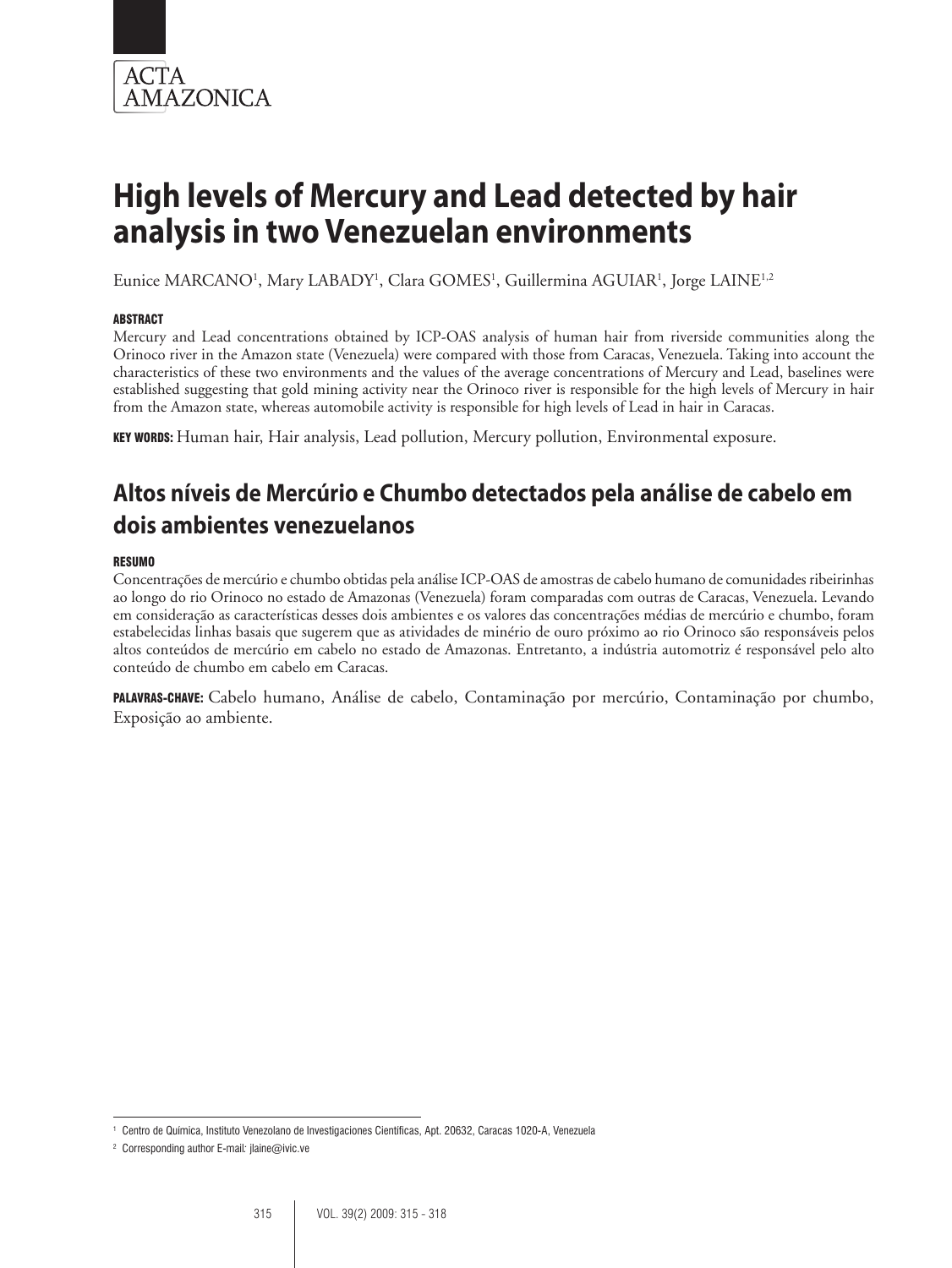

# **INTRODUCTION**

The usefulness of hair analysis to monitor exposure to toxic metals such as Mercury and Lead has been well established (Taylor, 1986; Katz, 1992; Contiero & Folin, 1994; Bencko, 1995; Hac & Krechniak, 1996). Indeed, hair can reflect the long-term cumulative body pool of many elements better than either blood or urine. Also, hair analysis has advantages over other sample collection and storage techniques.

An aspect not well clarified in the scientific literature is the establishment of a baseline concentration for each toxic element in hair analysis, i.e., a concentration value indicating the zero with respect to human contamination from high levels of the toxic element in the environment. Certainly, the absence of reference baselines makes difficult the assessment of reported data, particularly when related to possible environmental pollution. For example, Mercury pollution in the Amazon because of gold mining activities, or Lead pollution in cities because of vehicles using leaded fuels.

Within the above scope, the objective of the present work was to compare concentrations of Mercury and Lead in hair among inhabitants from the scarcely populated Orinoco riverside in the Amazon state (Venezuela), where intensive small-scale gold mining is present; and inhabitants from the highly populated Caracas, a city where the use of unleaded fuels began in 2005.

# **MATERIAL AND METHODS**

A Perkin-Elmer Model ICP Optima 3000 inductively coupled plasma emission spectrometer was employed for the hair measurements. The operational parameters are described in Table 1. Standard 1000 ppm solutions (Merck) of Lead and Mercury were employed to prepare the diluted solutions for calibration, which was carried out matching the same procedure employed for hair sample digestion. Detection limit obtained for both elements were very low: less than 0.1

|  |  |  |  |  |  | Table 1 - Operational conditions of the spectrometer. |
|--|--|--|--|--|--|-------------------------------------------------------|
|--|--|--|--|--|--|-------------------------------------------------------|

| Frecuency of RF Generator        | 40 MHz              |  |  |  |
|----------------------------------|---------------------|--|--|--|
| RF power                         | 1400 W              |  |  |  |
| Nebulizer type                   | Meinhard concentric |  |  |  |
| Spray chamber                    | Scott type          |  |  |  |
| Sampling                         | Peristaltic pump    |  |  |  |
| Pump flow rate                   | $1.5$ mL/min.       |  |  |  |
| Nebulizer gas flow rate          | $0.50$ L/min.       |  |  |  |
| Plasma gas flow rate             | $12$ L/min.         |  |  |  |
| Auxiliary gas flow rate          | $0.50$ L/min.       |  |  |  |
| Observation height above RF coil | $5 \text{ mm}$      |  |  |  |
| Wavelength employed (nm)         |                     |  |  |  |
| Pb                               | 220.353             |  |  |  |
| Нg                               | 194.168             |  |  |  |
|                                  |                     |  |  |  |

µg per gram of hair in each case. Repeated procedure of an analytical blank was conducted to ensure that there was no sample contamination from carryover. Previous to dissolution, hair was washed sequentially with acetone, water and 0.5 % Triton X-100, followed by repeated rinsing with ultrapure water; dried at 100 C in an oven overnight, and stored in a desiccators before weighting. Five mL of concentrated nitric acid (Suprapure) was added to each hair sample (600-1000 mg) placed inside beakers, and these were kept at room temperature overnight. Afterwards, the beakers were slowly heated to 100 C and maintained at this temperature for 1 hour. After cooling to room temperature, 2 mL of hydrogen peroxide (Ultrapure) were added and the digest heated for a further 10 min. For each sample, the mixture was cooled and quantitatively transferred to a 25 ml flask with ultrapure water. The resulting solution was pumped to the spectrometer for analysis.

### **RESULTS AND DISSCUSION**

In order to evaluate the accuracy of the present method, a powdered hair reference material, NIES No.5 (National Institute for Environmental Studies, Japan), was analysed employing the same procedure described above. The results were compared with the reported values, obtaining a good agreement (Table 2).

A total of 23 hair samples were collected at the Orinoco riverside communities of Samariapo, Isla Raton, and Raudal Danto, located about 70 to 100 Km south of Puerto Ayacucho (main city in the Amazon state, Venezuela) and about 600 Km south of Caracas. Most samples belonged to *Piaroas*  Indians. 20 hair samples were collected in Caracas from male individuals 16 to 58 years old, which were cut at the back of the head close to the scalp.

It should be pointed out that sample collections were carried out in Venezuela before leaded fuels were eliminated in 2005.

The results of the hair analysis for Mercury and Lead concentrations are shown in Table 3, together with the relevant environmental characteristics. Standard deviations also shown

**Table 2-** Concentrations of Lead and Mercury elements in human hair (reference material NIES No.5).

| Element | Reported<br>$(\mu$ g/g) | Found<br>$(\mu$ g/g) |
|---------|-------------------------|----------------------|
| Pb      | 6.0                     | $5.9 \pm 0.1$        |
| Hg      | 4.4                     | $4.7 \pm 0.4$        |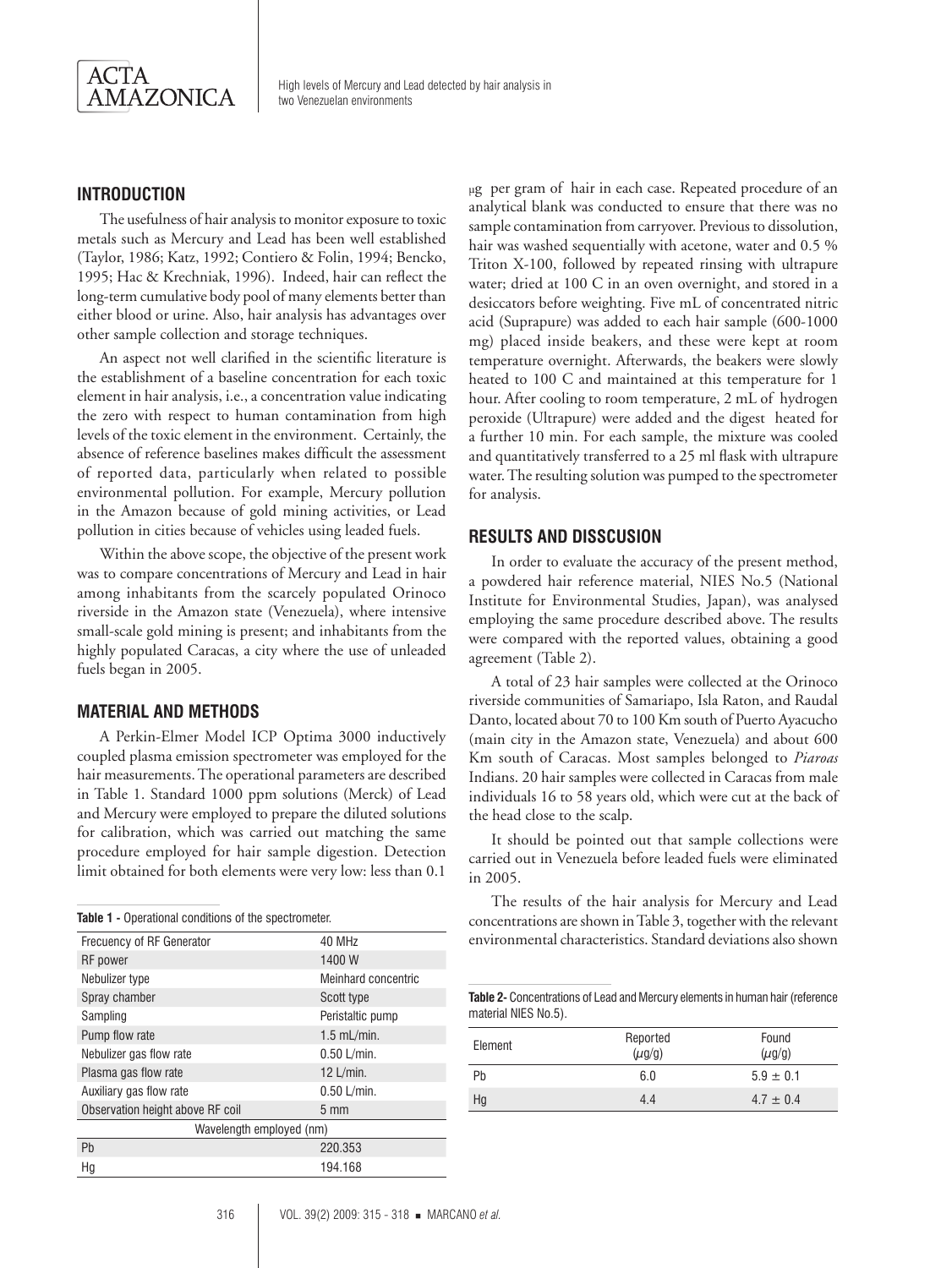

in Table 3 indicate that differences between Caracas and Orinoco values are statistically reliable.

In contrast to the Orinoco sampling area, Caracas has a very high emission from spark combustion engines, many of which are large (e.g. V6 and V8), using high octane fuels (i.e. high Lead content in this particular case), common factors in Venezuela where automobile fuel is probably one of the world's cheapest (premium fuel is about 30 times cheaper than in the U.S.A.).

The relatively low Lead concentration in hair at the Orinoco sampling places  $(7.7 \text{ µg/g})$  could be related to a low level of Lead in the environment, which should be expected if it is assumed that most Lead must come from combustion engines using leaded fuels. Indeed, a very low number of engines actually operate in that area. In addition, most engines at the Orinoco riverside communities are marine outboard and truck engines, which normally use low octane fuels containing few or no Lead additives.

Accordingly, the above considerations are in agreement with the higher Lead concentration in the hair of Caracas citizens compared to the inhabitants of the Orinoco riverside (about 4 times higher, see table 3). Lead particles from automobile exhaust of one micron or smaller can remain

airborne for a considerable period of time and, thereafter, can be adsorbed by human lung alveoli, entering the blood stream (Dept. Health and Social Sec., 1980), reaching bones and hair eventually. Another possibility is Lead ingestion by the consumption of food which has been in contact with air containing Lead particles.

Consequent of the above considerations, the baselines for Lead (7.7  $\mu$ g/g) and for Mercury (4.8  $\mu$ g/g) concentrations in hair analysis were established (Table 3). Coincidentally, these values are close to the values of the referenced hair employed (Table 2).

**Table 3 -** Concentrations of Lead and Mercury in human hair and other characteristics of two Venezuelan environments.

| Characteristic                                  | Orinoco<br>(Amazon state) | Caracas city  |  |
|-------------------------------------------------|---------------------------|---------------|--|
| Human population                                | Scarce                    | High          |  |
| Artisan gold mining<br>Activity                 | High                      | Nil           |  |
| Leaded fuel<br>Automobile activity              | Almost nil                | High          |  |
| Average hair<br>Ph concentration<br>$(\mu q/q)$ | $7.7 + 2.4$               | $30.3 + 12.4$ |  |
| Average hair<br>Hg concentration<br>$(\mu$ g/g) | $16.6 \pm 3.4$            | $4.8 \pm 1.8$ |  |
|                                                 |                           |               |  |

The difference in Mercury concentration between the two places in this study (i.e., more than 3 times higher in the Orinoco zone than in Caracas, see table 3) suggests environmental pollution caused by artisan gold refining by miners in the Amazon rain forest (Barboza *et al.*, 1995; Malm, 1998). Indeed, the low populated Venezuelan Amazon state is highly active in illegal gold mining.

River fish, as a dietrary mainstay, is most probably responsible for Mercury found in the Orinoco riverside people (Dolbec *et al.*, 2001; Olivero *et al.*, 2004; Pinheiro *et al.*, 2005); as well as their drinking the river water.

# **CONCLUSIONS**

Hair analysis has presently proven to be an appropriate tool for locating Mercury or Lead in polluted environments, particularly when baselines for the concentration of these elements in hair are established under the same experimental conditions. According to the average concentration values of the two regions presently studied, the Amazon state and Caracas can be considered antagonistic environments as found through hair analysis, i.e., the former has low levels of Lead but high levels of Mercury, and the later has low levels of Mercury but high levels of Lead.

#### **LITERATURE CITED**

- Barbosa A.C.; Boischio A.A.; East G.A.; Ferrari I.; Gonçalves A.; Silva P.; Cruz, T. 1995. Mercury Contamination in the Brazilian Amazon: Environmental and Occupational Aspects*. Water, Air & Soil Pollution*, 80: 109-121.
- Bencko, V. 1995. Use of Human Hair as a Biomarker in the Assessment of Exposure to Pollutants in Occupational and Environmental Settings. *Toxicology,*101:29-39.
- Contiero, E.; Folin, M. 1994 Trace Elements Nutritional Status: Use of Hair as a Diagnostic Tool. *Biol. Trace Element* Research*.,*  40:151-160.
- Department of Health and Social Security. 1980. Lead and Health, HMSO, London, 129 pp.
- Dolbec, J.; Mergler, D.; Larribe, F.; Roulet, M.; Lebel, J.; Lucotte, M. 2001. Sequential analysis of hair mercury levels in relation to fish diet of an Amazonian population, Brazil. *Science of the Total Environment,* 271:87-97.
- Hac E.; Krechniak, J. 1996. Lead levels in bone and hair of rats treated with lead acetate. *Biological Trace Element Research,* 52: 293-301.
- Katz, S.A.; Katz, R.B. 1992. Use of hair Analysis for Evaluating Mercury Intoxication of the Human Body: a Review. *Journal* of *Applied Toxicology,* 12:79-84.
- Malm, O. 1998. Gold mining as a source of mercury exposure in the Brazilian Amazon. *Environmental Research, Section A,* 77:73-78.